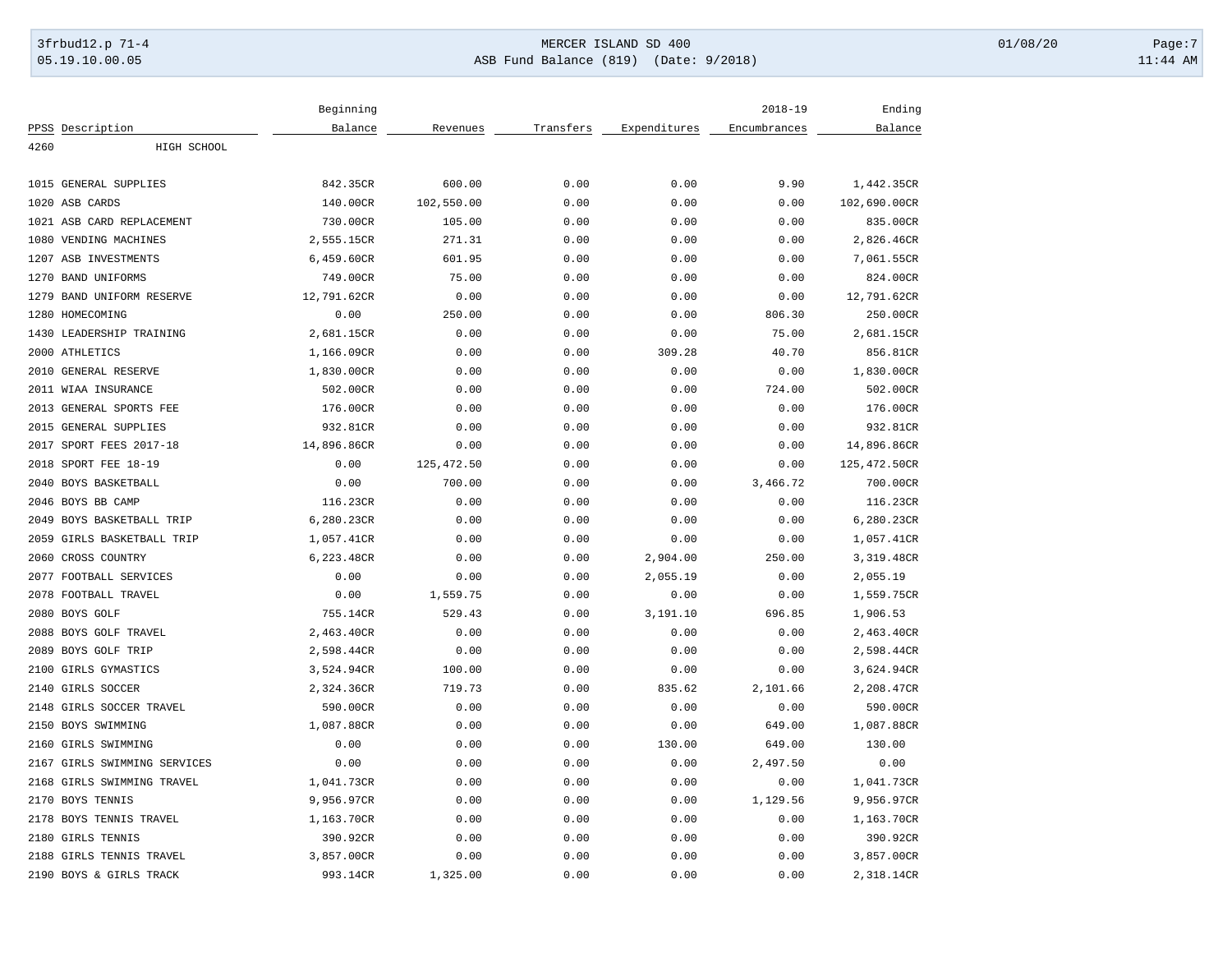## 3frbud12.p 71-4 **Details and the CER ISLAND SD 400** MERCER ISLAND SD 400 01/08/20 Page:8 05.19.10.00.05 ASB Fund Balance (819) (Date: 9/2018) 11:44 AM

| PPSS Description<br>Balance<br>Transfers<br>Expenditures<br>Encumbrances<br>Balance<br>Revenues<br>4260<br>HIGH SCHOOL<br>0.00<br>2198 BOYS & GIRLS TRACK TRAVE<br>7,424.50CR<br>0.00<br>0.00<br>0.00<br>7,424.50CR<br>2210<br>0.00<br>VOLLEYBALL<br>5,711.97<br>0.00<br>0.00<br>5,711.97<br>5,711.97CR<br>0.00<br>0.00<br>0.00<br>2,722.14CR<br>2248<br>Girls Badminton Travel<br>2,722.14CR<br>0.00<br>2250<br>FIRST AIDE/TRAINER<br>438.86CR<br>0.00<br>0.00<br>2,740.44<br>0.00<br>2,301.58<br>GIRLS SOFTBALL<br>0.00<br>0.00<br>0.00<br>1,731.61<br>0.00<br>2270<br>0.00<br>2280<br><b>GATE RECEIPTS</b><br>0.00<br>17,932.95<br>0.00<br>0.00<br>22.00<br>17,932.95CR<br>INTRAMURALS<br>100.00CR<br>0.00<br>0.00<br>100.00CR<br>2300<br>0.00<br>0.00<br>CLASS OF 2018<br>0.00<br>0.00<br>0.00<br>3,077.71CR<br>3430<br>3,077.71CR<br>0.00<br>CLASS OF 2019<br>0.00<br>0.00<br>0.00<br>0.00<br>8,452.14CR<br>3440<br>8,452.14CR<br>3450<br>CLASS OF 2020<br>4,877.51CR<br>0.00<br>0.00<br>0.00<br>0.00<br>4,877.51CR<br>CLASS OF 2021<br>0.00<br>0.00<br>3460<br>2,113.53CR<br>0.00<br>0.00<br>2,113.53CR<br>4020<br>CHESS CLUB<br>3,122.28CR<br>0.00<br>0.00<br>0.00<br>0.00<br>3,122.28CR<br>81,765.00<br>4030<br>YEARBOOK/ANNUAL<br>85,888.22CR<br>0.00<br>0.00<br>0.00<br>167,653.22CR<br><b>BAND OPERATIONS</b><br>26,793.00<br>0.00<br>6,671.33<br>4,675.66<br>4050<br>11,301.72CR<br>31,423.39CR<br>4052 MORNING JAZZ<br>3,500.00<br>0.00<br>0.00<br>4,032.36CR<br>532.36CR<br>0.00<br>68,805.25CR<br>4055<br>Band Trip<br>7,962.00<br>0.00<br>1,179.07<br>1,584.20<br>75,588.18CR<br><b>BAND EASTSHORE</b><br>2,937.08CR<br>0.00<br>0.00<br>0.00<br>2,937.08CR<br>4058<br>0.00<br>4060<br>CREST GREENHOUSE<br>6,609.01CR<br>0.00<br>0.00<br>0.00<br>0.00<br>6,609.01CR<br>CREST STORE<br>0.00<br>4065<br>1,736.53CR<br>113.30<br>0.00<br>2,000.00<br>1,849.83CR<br>4074 CHEER<br>14,826.75<br>10,276.75<br>0.00<br>0.00<br>4,550.00<br>0.00<br>CHOIR<br>509.50CR<br>509.50CR<br>4080<br>0.00<br>0.00<br>0.00<br>0.00<br>4090<br>Health Occupations Stu Ass<br>1,192.75CR<br>20.00<br>0.00<br>0.00<br>0.00<br>1,212.75CR<br>4100<br>STUDENT STORE<br>25,628.05CR<br>50.00<br>0.00<br>0.00<br>20,823.00<br>25,678.05CR<br>4108 DECAL TRAVEL<br>4,090.93CR<br>0.00<br>0.00<br>0.00<br>385.00<br>4,090.93CR<br>0.00<br>0.00<br>4110 DEBATE<br>6,366.33CR<br>0.00<br>261.99<br>6,366.33CR<br>4120 DRAMA<br>12,328.00<br>0.00<br>7,096.30<br>9,408.53CR<br>4,176.83CR<br>13,563.51<br>DRILL TEAM<br>10,811.78CR<br>2,862.64<br>0.00<br>14, 441.61<br>0.00<br>767.19<br>4130<br>6,506.98CR<br>4170<br>INTERNATIONAL CLUB<br>6,506.98CR<br>0.00<br>0.00<br>0.00<br>199.10<br>FOREIGN LANGUAGE CLUB<br>509.56CR<br>0.00<br>0.00<br>0.00<br>0.00<br>509.56CR<br>4190<br>3,042.60<br>4200<br>HONOR SOCIETY<br>1,831.14CR<br>30.00<br>0.00<br>0.00<br>1,861.14CR<br>735.30CR<br>735.30CR<br>4215<br>TRI-MUSIC HONOR SOCIETY<br>0.00<br>0.00<br>0.00<br>0.00<br>4230<br>SENIOR SERVICE CLUB<br>39,456.11CR<br>0.00<br>0.00<br>0.00<br>0.00<br>39,456.11CR<br>4235<br>SENIOR BREAKFST<br>7,888.56CR<br>0.00<br>0.00<br>0.00<br>0.00<br>7,888.56CR<br>4240<br>MERCER HI TIMES<br>7,087.49CR<br>7,525.00<br>0.00<br>0.00<br>0.00<br>14,612.49CR<br>4250<br>MATH CLUB<br>7,402.70CR<br>0.00<br>0.00<br>0.00<br>0.00<br>7,402.70CR<br>338.00<br>338.00<br>4260 ORCHESTRA<br>0.00<br>0.00<br>0.00<br>0.00<br>4270 PEGASUS<br>1,314.89CR<br>0.00<br>0.00<br>0.00<br>1,314.89CR<br>0.00 | Beginning |  | $2018 - 19$ | Ending |
|--------------------------------------------------------------------------------------------------------------------------------------------------------------------------------------------------------------------------------------------------------------------------------------------------------------------------------------------------------------------------------------------------------------------------------------------------------------------------------------------------------------------------------------------------------------------------------------------------------------------------------------------------------------------------------------------------------------------------------------------------------------------------------------------------------------------------------------------------------------------------------------------------------------------------------------------------------------------------------------------------------------------------------------------------------------------------------------------------------------------------------------------------------------------------------------------------------------------------------------------------------------------------------------------------------------------------------------------------------------------------------------------------------------------------------------------------------------------------------------------------------------------------------------------------------------------------------------------------------------------------------------------------------------------------------------------------------------------------------------------------------------------------------------------------------------------------------------------------------------------------------------------------------------------------------------------------------------------------------------------------------------------------------------------------------------------------------------------------------------------------------------------------------------------------------------------------------------------------------------------------------------------------------------------------------------------------------------------------------------------------------------------------------------------------------------------------------------------------------------------------------------------------------------------------------------------------------------------------------------------------------------------------------------------------------------------------------------------------------------------------------------------------------------------------------------------------------------------------------------------------------------------------------------------------------------------------------------------------------------------------------------------------------------------------------------------------------------------------------------------------------------------------------------------------------------------------------------------------------------------------------------------------------------------------------------------------------------------------------------------------------------------------------------------------------------------------------------------------------|-----------|--|-------------|--------|
|                                                                                                                                                                                                                                                                                                                                                                                                                                                                                                                                                                                                                                                                                                                                                                                                                                                                                                                                                                                                                                                                                                                                                                                                                                                                                                                                                                                                                                                                                                                                                                                                                                                                                                                                                                                                                                                                                                                                                                                                                                                                                                                                                                                                                                                                                                                                                                                                                                                                                                                                                                                                                                                                                                                                                                                                                                                                                                                                                                                                                                                                                                                                                                                                                                                                                                                                                                                                                                                                                |           |  |             |        |
|                                                                                                                                                                                                                                                                                                                                                                                                                                                                                                                                                                                                                                                                                                                                                                                                                                                                                                                                                                                                                                                                                                                                                                                                                                                                                                                                                                                                                                                                                                                                                                                                                                                                                                                                                                                                                                                                                                                                                                                                                                                                                                                                                                                                                                                                                                                                                                                                                                                                                                                                                                                                                                                                                                                                                                                                                                                                                                                                                                                                                                                                                                                                                                                                                                                                                                                                                                                                                                                                                |           |  |             |        |
|                                                                                                                                                                                                                                                                                                                                                                                                                                                                                                                                                                                                                                                                                                                                                                                                                                                                                                                                                                                                                                                                                                                                                                                                                                                                                                                                                                                                                                                                                                                                                                                                                                                                                                                                                                                                                                                                                                                                                                                                                                                                                                                                                                                                                                                                                                                                                                                                                                                                                                                                                                                                                                                                                                                                                                                                                                                                                                                                                                                                                                                                                                                                                                                                                                                                                                                                                                                                                                                                                |           |  |             |        |
|                                                                                                                                                                                                                                                                                                                                                                                                                                                                                                                                                                                                                                                                                                                                                                                                                                                                                                                                                                                                                                                                                                                                                                                                                                                                                                                                                                                                                                                                                                                                                                                                                                                                                                                                                                                                                                                                                                                                                                                                                                                                                                                                                                                                                                                                                                                                                                                                                                                                                                                                                                                                                                                                                                                                                                                                                                                                                                                                                                                                                                                                                                                                                                                                                                                                                                                                                                                                                                                                                |           |  |             |        |
|                                                                                                                                                                                                                                                                                                                                                                                                                                                                                                                                                                                                                                                                                                                                                                                                                                                                                                                                                                                                                                                                                                                                                                                                                                                                                                                                                                                                                                                                                                                                                                                                                                                                                                                                                                                                                                                                                                                                                                                                                                                                                                                                                                                                                                                                                                                                                                                                                                                                                                                                                                                                                                                                                                                                                                                                                                                                                                                                                                                                                                                                                                                                                                                                                                                                                                                                                                                                                                                                                |           |  |             |        |
|                                                                                                                                                                                                                                                                                                                                                                                                                                                                                                                                                                                                                                                                                                                                                                                                                                                                                                                                                                                                                                                                                                                                                                                                                                                                                                                                                                                                                                                                                                                                                                                                                                                                                                                                                                                                                                                                                                                                                                                                                                                                                                                                                                                                                                                                                                                                                                                                                                                                                                                                                                                                                                                                                                                                                                                                                                                                                                                                                                                                                                                                                                                                                                                                                                                                                                                                                                                                                                                                                |           |  |             |        |
|                                                                                                                                                                                                                                                                                                                                                                                                                                                                                                                                                                                                                                                                                                                                                                                                                                                                                                                                                                                                                                                                                                                                                                                                                                                                                                                                                                                                                                                                                                                                                                                                                                                                                                                                                                                                                                                                                                                                                                                                                                                                                                                                                                                                                                                                                                                                                                                                                                                                                                                                                                                                                                                                                                                                                                                                                                                                                                                                                                                                                                                                                                                                                                                                                                                                                                                                                                                                                                                                                |           |  |             |        |
|                                                                                                                                                                                                                                                                                                                                                                                                                                                                                                                                                                                                                                                                                                                                                                                                                                                                                                                                                                                                                                                                                                                                                                                                                                                                                                                                                                                                                                                                                                                                                                                                                                                                                                                                                                                                                                                                                                                                                                                                                                                                                                                                                                                                                                                                                                                                                                                                                                                                                                                                                                                                                                                                                                                                                                                                                                                                                                                                                                                                                                                                                                                                                                                                                                                                                                                                                                                                                                                                                |           |  |             |        |
|                                                                                                                                                                                                                                                                                                                                                                                                                                                                                                                                                                                                                                                                                                                                                                                                                                                                                                                                                                                                                                                                                                                                                                                                                                                                                                                                                                                                                                                                                                                                                                                                                                                                                                                                                                                                                                                                                                                                                                                                                                                                                                                                                                                                                                                                                                                                                                                                                                                                                                                                                                                                                                                                                                                                                                                                                                                                                                                                                                                                                                                                                                                                                                                                                                                                                                                                                                                                                                                                                |           |  |             |        |
|                                                                                                                                                                                                                                                                                                                                                                                                                                                                                                                                                                                                                                                                                                                                                                                                                                                                                                                                                                                                                                                                                                                                                                                                                                                                                                                                                                                                                                                                                                                                                                                                                                                                                                                                                                                                                                                                                                                                                                                                                                                                                                                                                                                                                                                                                                                                                                                                                                                                                                                                                                                                                                                                                                                                                                                                                                                                                                                                                                                                                                                                                                                                                                                                                                                                                                                                                                                                                                                                                |           |  |             |        |
|                                                                                                                                                                                                                                                                                                                                                                                                                                                                                                                                                                                                                                                                                                                                                                                                                                                                                                                                                                                                                                                                                                                                                                                                                                                                                                                                                                                                                                                                                                                                                                                                                                                                                                                                                                                                                                                                                                                                                                                                                                                                                                                                                                                                                                                                                                                                                                                                                                                                                                                                                                                                                                                                                                                                                                                                                                                                                                                                                                                                                                                                                                                                                                                                                                                                                                                                                                                                                                                                                |           |  |             |        |
|                                                                                                                                                                                                                                                                                                                                                                                                                                                                                                                                                                                                                                                                                                                                                                                                                                                                                                                                                                                                                                                                                                                                                                                                                                                                                                                                                                                                                                                                                                                                                                                                                                                                                                                                                                                                                                                                                                                                                                                                                                                                                                                                                                                                                                                                                                                                                                                                                                                                                                                                                                                                                                                                                                                                                                                                                                                                                                                                                                                                                                                                                                                                                                                                                                                                                                                                                                                                                                                                                |           |  |             |        |
|                                                                                                                                                                                                                                                                                                                                                                                                                                                                                                                                                                                                                                                                                                                                                                                                                                                                                                                                                                                                                                                                                                                                                                                                                                                                                                                                                                                                                                                                                                                                                                                                                                                                                                                                                                                                                                                                                                                                                                                                                                                                                                                                                                                                                                                                                                                                                                                                                                                                                                                                                                                                                                                                                                                                                                                                                                                                                                                                                                                                                                                                                                                                                                                                                                                                                                                                                                                                                                                                                |           |  |             |        |
|                                                                                                                                                                                                                                                                                                                                                                                                                                                                                                                                                                                                                                                                                                                                                                                                                                                                                                                                                                                                                                                                                                                                                                                                                                                                                                                                                                                                                                                                                                                                                                                                                                                                                                                                                                                                                                                                                                                                                                                                                                                                                                                                                                                                                                                                                                                                                                                                                                                                                                                                                                                                                                                                                                                                                                                                                                                                                                                                                                                                                                                                                                                                                                                                                                                                                                                                                                                                                                                                                |           |  |             |        |
|                                                                                                                                                                                                                                                                                                                                                                                                                                                                                                                                                                                                                                                                                                                                                                                                                                                                                                                                                                                                                                                                                                                                                                                                                                                                                                                                                                                                                                                                                                                                                                                                                                                                                                                                                                                                                                                                                                                                                                                                                                                                                                                                                                                                                                                                                                                                                                                                                                                                                                                                                                                                                                                                                                                                                                                                                                                                                                                                                                                                                                                                                                                                                                                                                                                                                                                                                                                                                                                                                |           |  |             |        |
|                                                                                                                                                                                                                                                                                                                                                                                                                                                                                                                                                                                                                                                                                                                                                                                                                                                                                                                                                                                                                                                                                                                                                                                                                                                                                                                                                                                                                                                                                                                                                                                                                                                                                                                                                                                                                                                                                                                                                                                                                                                                                                                                                                                                                                                                                                                                                                                                                                                                                                                                                                                                                                                                                                                                                                                                                                                                                                                                                                                                                                                                                                                                                                                                                                                                                                                                                                                                                                                                                |           |  |             |        |
|                                                                                                                                                                                                                                                                                                                                                                                                                                                                                                                                                                                                                                                                                                                                                                                                                                                                                                                                                                                                                                                                                                                                                                                                                                                                                                                                                                                                                                                                                                                                                                                                                                                                                                                                                                                                                                                                                                                                                                                                                                                                                                                                                                                                                                                                                                                                                                                                                                                                                                                                                                                                                                                                                                                                                                                                                                                                                                                                                                                                                                                                                                                                                                                                                                                                                                                                                                                                                                                                                |           |  |             |        |
|                                                                                                                                                                                                                                                                                                                                                                                                                                                                                                                                                                                                                                                                                                                                                                                                                                                                                                                                                                                                                                                                                                                                                                                                                                                                                                                                                                                                                                                                                                                                                                                                                                                                                                                                                                                                                                                                                                                                                                                                                                                                                                                                                                                                                                                                                                                                                                                                                                                                                                                                                                                                                                                                                                                                                                                                                                                                                                                                                                                                                                                                                                                                                                                                                                                                                                                                                                                                                                                                                |           |  |             |        |
|                                                                                                                                                                                                                                                                                                                                                                                                                                                                                                                                                                                                                                                                                                                                                                                                                                                                                                                                                                                                                                                                                                                                                                                                                                                                                                                                                                                                                                                                                                                                                                                                                                                                                                                                                                                                                                                                                                                                                                                                                                                                                                                                                                                                                                                                                                                                                                                                                                                                                                                                                                                                                                                                                                                                                                                                                                                                                                                                                                                                                                                                                                                                                                                                                                                                                                                                                                                                                                                                                |           |  |             |        |
|                                                                                                                                                                                                                                                                                                                                                                                                                                                                                                                                                                                                                                                                                                                                                                                                                                                                                                                                                                                                                                                                                                                                                                                                                                                                                                                                                                                                                                                                                                                                                                                                                                                                                                                                                                                                                                                                                                                                                                                                                                                                                                                                                                                                                                                                                                                                                                                                                                                                                                                                                                                                                                                                                                                                                                                                                                                                                                                                                                                                                                                                                                                                                                                                                                                                                                                                                                                                                                                                                |           |  |             |        |
|                                                                                                                                                                                                                                                                                                                                                                                                                                                                                                                                                                                                                                                                                                                                                                                                                                                                                                                                                                                                                                                                                                                                                                                                                                                                                                                                                                                                                                                                                                                                                                                                                                                                                                                                                                                                                                                                                                                                                                                                                                                                                                                                                                                                                                                                                                                                                                                                                                                                                                                                                                                                                                                                                                                                                                                                                                                                                                                                                                                                                                                                                                                                                                                                                                                                                                                                                                                                                                                                                |           |  |             |        |
|                                                                                                                                                                                                                                                                                                                                                                                                                                                                                                                                                                                                                                                                                                                                                                                                                                                                                                                                                                                                                                                                                                                                                                                                                                                                                                                                                                                                                                                                                                                                                                                                                                                                                                                                                                                                                                                                                                                                                                                                                                                                                                                                                                                                                                                                                                                                                                                                                                                                                                                                                                                                                                                                                                                                                                                                                                                                                                                                                                                                                                                                                                                                                                                                                                                                                                                                                                                                                                                                                |           |  |             |        |
|                                                                                                                                                                                                                                                                                                                                                                                                                                                                                                                                                                                                                                                                                                                                                                                                                                                                                                                                                                                                                                                                                                                                                                                                                                                                                                                                                                                                                                                                                                                                                                                                                                                                                                                                                                                                                                                                                                                                                                                                                                                                                                                                                                                                                                                                                                                                                                                                                                                                                                                                                                                                                                                                                                                                                                                                                                                                                                                                                                                                                                                                                                                                                                                                                                                                                                                                                                                                                                                                                |           |  |             |        |
|                                                                                                                                                                                                                                                                                                                                                                                                                                                                                                                                                                                                                                                                                                                                                                                                                                                                                                                                                                                                                                                                                                                                                                                                                                                                                                                                                                                                                                                                                                                                                                                                                                                                                                                                                                                                                                                                                                                                                                                                                                                                                                                                                                                                                                                                                                                                                                                                                                                                                                                                                                                                                                                                                                                                                                                                                                                                                                                                                                                                                                                                                                                                                                                                                                                                                                                                                                                                                                                                                |           |  |             |        |
|                                                                                                                                                                                                                                                                                                                                                                                                                                                                                                                                                                                                                                                                                                                                                                                                                                                                                                                                                                                                                                                                                                                                                                                                                                                                                                                                                                                                                                                                                                                                                                                                                                                                                                                                                                                                                                                                                                                                                                                                                                                                                                                                                                                                                                                                                                                                                                                                                                                                                                                                                                                                                                                                                                                                                                                                                                                                                                                                                                                                                                                                                                                                                                                                                                                                                                                                                                                                                                                                                |           |  |             |        |
|                                                                                                                                                                                                                                                                                                                                                                                                                                                                                                                                                                                                                                                                                                                                                                                                                                                                                                                                                                                                                                                                                                                                                                                                                                                                                                                                                                                                                                                                                                                                                                                                                                                                                                                                                                                                                                                                                                                                                                                                                                                                                                                                                                                                                                                                                                                                                                                                                                                                                                                                                                                                                                                                                                                                                                                                                                                                                                                                                                                                                                                                                                                                                                                                                                                                                                                                                                                                                                                                                |           |  |             |        |
|                                                                                                                                                                                                                                                                                                                                                                                                                                                                                                                                                                                                                                                                                                                                                                                                                                                                                                                                                                                                                                                                                                                                                                                                                                                                                                                                                                                                                                                                                                                                                                                                                                                                                                                                                                                                                                                                                                                                                                                                                                                                                                                                                                                                                                                                                                                                                                                                                                                                                                                                                                                                                                                                                                                                                                                                                                                                                                                                                                                                                                                                                                                                                                                                                                                                                                                                                                                                                                                                                |           |  |             |        |
|                                                                                                                                                                                                                                                                                                                                                                                                                                                                                                                                                                                                                                                                                                                                                                                                                                                                                                                                                                                                                                                                                                                                                                                                                                                                                                                                                                                                                                                                                                                                                                                                                                                                                                                                                                                                                                                                                                                                                                                                                                                                                                                                                                                                                                                                                                                                                                                                                                                                                                                                                                                                                                                                                                                                                                                                                                                                                                                                                                                                                                                                                                                                                                                                                                                                                                                                                                                                                                                                                |           |  |             |        |
|                                                                                                                                                                                                                                                                                                                                                                                                                                                                                                                                                                                                                                                                                                                                                                                                                                                                                                                                                                                                                                                                                                                                                                                                                                                                                                                                                                                                                                                                                                                                                                                                                                                                                                                                                                                                                                                                                                                                                                                                                                                                                                                                                                                                                                                                                                                                                                                                                                                                                                                                                                                                                                                                                                                                                                                                                                                                                                                                                                                                                                                                                                                                                                                                                                                                                                                                                                                                                                                                                |           |  |             |        |
|                                                                                                                                                                                                                                                                                                                                                                                                                                                                                                                                                                                                                                                                                                                                                                                                                                                                                                                                                                                                                                                                                                                                                                                                                                                                                                                                                                                                                                                                                                                                                                                                                                                                                                                                                                                                                                                                                                                                                                                                                                                                                                                                                                                                                                                                                                                                                                                                                                                                                                                                                                                                                                                                                                                                                                                                                                                                                                                                                                                                                                                                                                                                                                                                                                                                                                                                                                                                                                                                                |           |  |             |        |
|                                                                                                                                                                                                                                                                                                                                                                                                                                                                                                                                                                                                                                                                                                                                                                                                                                                                                                                                                                                                                                                                                                                                                                                                                                                                                                                                                                                                                                                                                                                                                                                                                                                                                                                                                                                                                                                                                                                                                                                                                                                                                                                                                                                                                                                                                                                                                                                                                                                                                                                                                                                                                                                                                                                                                                                                                                                                                                                                                                                                                                                                                                                                                                                                                                                                                                                                                                                                                                                                                |           |  |             |        |
|                                                                                                                                                                                                                                                                                                                                                                                                                                                                                                                                                                                                                                                                                                                                                                                                                                                                                                                                                                                                                                                                                                                                                                                                                                                                                                                                                                                                                                                                                                                                                                                                                                                                                                                                                                                                                                                                                                                                                                                                                                                                                                                                                                                                                                                                                                                                                                                                                                                                                                                                                                                                                                                                                                                                                                                                                                                                                                                                                                                                                                                                                                                                                                                                                                                                                                                                                                                                                                                                                |           |  |             |        |
|                                                                                                                                                                                                                                                                                                                                                                                                                                                                                                                                                                                                                                                                                                                                                                                                                                                                                                                                                                                                                                                                                                                                                                                                                                                                                                                                                                                                                                                                                                                                                                                                                                                                                                                                                                                                                                                                                                                                                                                                                                                                                                                                                                                                                                                                                                                                                                                                                                                                                                                                                                                                                                                                                                                                                                                                                                                                                                                                                                                                                                                                                                                                                                                                                                                                                                                                                                                                                                                                                |           |  |             |        |
|                                                                                                                                                                                                                                                                                                                                                                                                                                                                                                                                                                                                                                                                                                                                                                                                                                                                                                                                                                                                                                                                                                                                                                                                                                                                                                                                                                                                                                                                                                                                                                                                                                                                                                                                                                                                                                                                                                                                                                                                                                                                                                                                                                                                                                                                                                                                                                                                                                                                                                                                                                                                                                                                                                                                                                                                                                                                                                                                                                                                                                                                                                                                                                                                                                                                                                                                                                                                                                                                                |           |  |             |        |
|                                                                                                                                                                                                                                                                                                                                                                                                                                                                                                                                                                                                                                                                                                                                                                                                                                                                                                                                                                                                                                                                                                                                                                                                                                                                                                                                                                                                                                                                                                                                                                                                                                                                                                                                                                                                                                                                                                                                                                                                                                                                                                                                                                                                                                                                                                                                                                                                                                                                                                                                                                                                                                                                                                                                                                                                                                                                                                                                                                                                                                                                                                                                                                                                                                                                                                                                                                                                                                                                                |           |  |             |        |
|                                                                                                                                                                                                                                                                                                                                                                                                                                                                                                                                                                                                                                                                                                                                                                                                                                                                                                                                                                                                                                                                                                                                                                                                                                                                                                                                                                                                                                                                                                                                                                                                                                                                                                                                                                                                                                                                                                                                                                                                                                                                                                                                                                                                                                                                                                                                                                                                                                                                                                                                                                                                                                                                                                                                                                                                                                                                                                                                                                                                                                                                                                                                                                                                                                                                                                                                                                                                                                                                                |           |  |             |        |
|                                                                                                                                                                                                                                                                                                                                                                                                                                                                                                                                                                                                                                                                                                                                                                                                                                                                                                                                                                                                                                                                                                                                                                                                                                                                                                                                                                                                                                                                                                                                                                                                                                                                                                                                                                                                                                                                                                                                                                                                                                                                                                                                                                                                                                                                                                                                                                                                                                                                                                                                                                                                                                                                                                                                                                                                                                                                                                                                                                                                                                                                                                                                                                                                                                                                                                                                                                                                                                                                                |           |  |             |        |
|                                                                                                                                                                                                                                                                                                                                                                                                                                                                                                                                                                                                                                                                                                                                                                                                                                                                                                                                                                                                                                                                                                                                                                                                                                                                                                                                                                                                                                                                                                                                                                                                                                                                                                                                                                                                                                                                                                                                                                                                                                                                                                                                                                                                                                                                                                                                                                                                                                                                                                                                                                                                                                                                                                                                                                                                                                                                                                                                                                                                                                                                                                                                                                                                                                                                                                                                                                                                                                                                                |           |  |             |        |
|                                                                                                                                                                                                                                                                                                                                                                                                                                                                                                                                                                                                                                                                                                                                                                                                                                                                                                                                                                                                                                                                                                                                                                                                                                                                                                                                                                                                                                                                                                                                                                                                                                                                                                                                                                                                                                                                                                                                                                                                                                                                                                                                                                                                                                                                                                                                                                                                                                                                                                                                                                                                                                                                                                                                                                                                                                                                                                                                                                                                                                                                                                                                                                                                                                                                                                                                                                                                                                                                                |           |  |             |        |
|                                                                                                                                                                                                                                                                                                                                                                                                                                                                                                                                                                                                                                                                                                                                                                                                                                                                                                                                                                                                                                                                                                                                                                                                                                                                                                                                                                                                                                                                                                                                                                                                                                                                                                                                                                                                                                                                                                                                                                                                                                                                                                                                                                                                                                                                                                                                                                                                                                                                                                                                                                                                                                                                                                                                                                                                                                                                                                                                                                                                                                                                                                                                                                                                                                                                                                                                                                                                                                                                                |           |  |             |        |
| 4290 KMIH RADIO CLUB<br>6,111.23CR<br>680.00<br>0.00<br>0.00<br>764.50<br>6,791.23CR                                                                                                                                                                                                                                                                                                                                                                                                                                                                                                                                                                                                                                                                                                                                                                                                                                                                                                                                                                                                                                                                                                                                                                                                                                                                                                                                                                                                                                                                                                                                                                                                                                                                                                                                                                                                                                                                                                                                                                                                                                                                                                                                                                                                                                                                                                                                                                                                                                                                                                                                                                                                                                                                                                                                                                                                                                                                                                                                                                                                                                                                                                                                                                                                                                                                                                                                                                                           |           |  |             |        |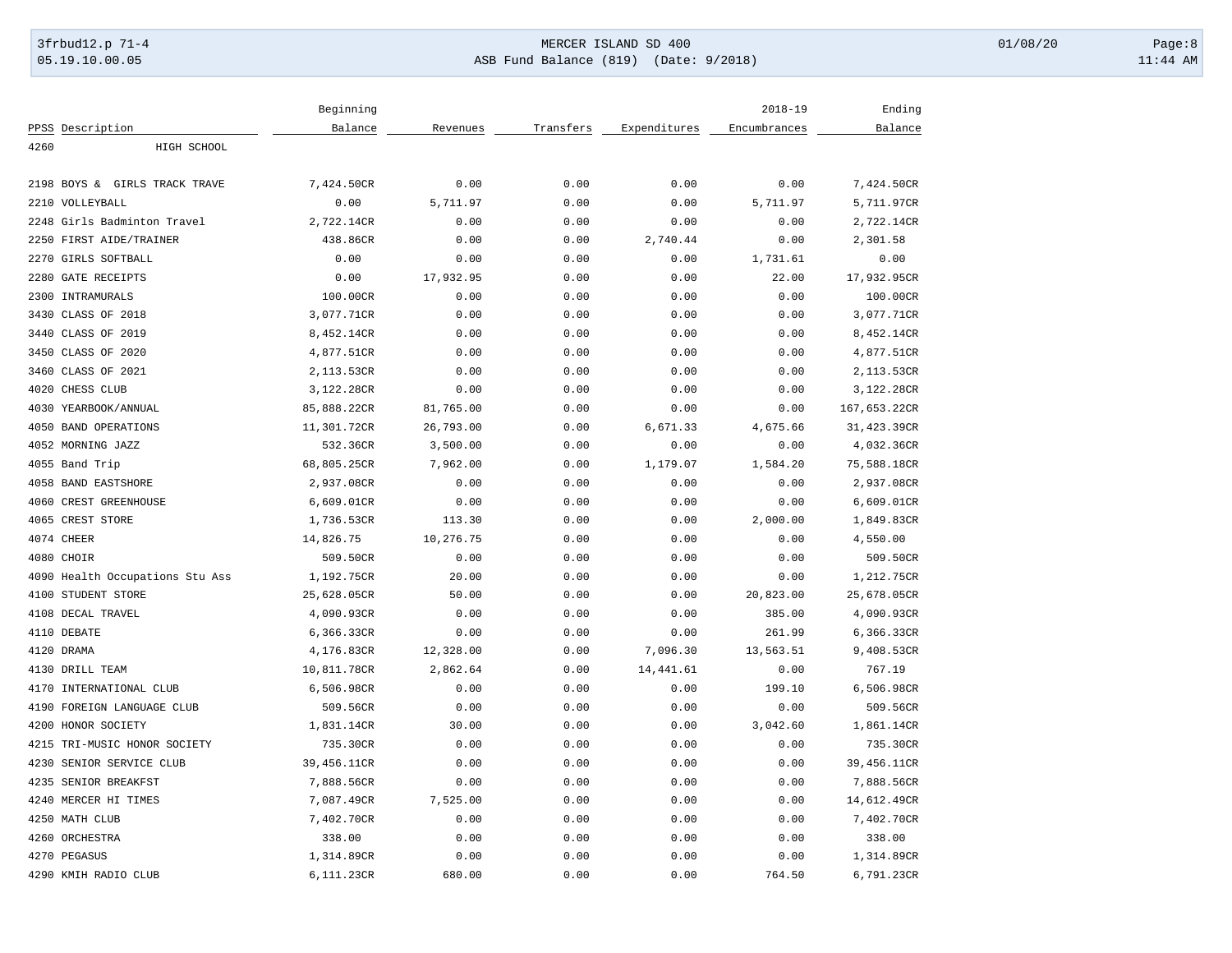## 3frbud12.p 71-4 **Details and the CER ISLAND SD 400** MERCER ISLAND SD 400 01/08/20 Page:9 05.19.10.00.05 ASB Fund Balance (819) (Date: 9/2018) 11:44 AM

|                                     | Beginning   |          |           |              | $2018 - 19$  | Ending      |
|-------------------------------------|-------------|----------|-----------|--------------|--------------|-------------|
| PPSS Description                    | Balance     | Revenues | Transfers | Expenditures | Encumbrances | Balance     |
| 4260<br>HIGH SCHOOL                 |             |          |           |              |              |             |
|                                     |             |          |           |              |              |             |
| 4291 RADIO DONATIONS                | 10,000.00CR | 0.00     | 0.00      | 0.00         | 0.00         | 10,000.00CR |
| BOYS LACROSSE CLUB<br>4300          | 1,772.31    | 0.00     | 0.00      | 0.00         | 0.00         | 1,772.31    |
| 4305<br><b>GIRLS LACROSSE</b>       | 416.96      | 510.00   | 0.00      | 0.00         | 0.00         | 93.04CR     |
| 4310 COMMITTEE TO SAVE EARTH        | 1,438.85CR  | 0.00     | 0.00      | 0.00         | 0.00         | 1,438.85CR  |
| 4320 KEY CLUB                       | 848.85CR    | 0.00     | 0.00      | 0.00         | 0.00         | 848.85CR    |
| 4430 NATURAL HELPERS                | 1,160.72CR  | 0.00     | 0.00      | 0.00         | 0.00         | 1,160.72CR  |
| 4440 VICA                           | 101.49CR    | 0.00     | 0.00      | 0.00         | 0.00         | 101.49CR    |
| 4460 BOYS WATERPOLO                 | 10,859.17CR | 7,623.50 | 0.00      | 0.00         | 9,396.33     | 18,482.67CR |
| 4465 GIRLS WATERPOLO                | 0.00        | 115.00   | 0.00      | 0.00         | 0.00         | 115.00CR    |
| 4480 MODEL UN CLUB                  | 88.00CR     | 0.00     | 0.00      | 0.00         | 0.00         | 88.00CR     |
| 4510 STOCK CLUB                     | 100.00CR    | 0.00     | 0.00      | 0.00         | 0.00         | 100.00CR    |
| 4530 ART CLUB                       | 1,589.32CR  | 0.00     | 0.00      | 0.00         | 0.00         | 1,589.32CR  |
| 4535 COOKING CLUB                   | 24.67CR     | 0.00     | 0.00      | 0.00         | 0.00         | 24.67CR     |
| 4540<br><b>SCIENCE CLUB</b>         | 823.79CR    | 0.00     | 0.00      | 0.00         | 0.00         | 823.79CR    |
| 4545 ROBOTICS CLUB                  | 15,696.63CR | 0.00     | 0.00      | 250.00       | 0.00         | 15,446.63CR |
| 4560 BE KIND CLUB                   | 280.22CR    | 0.00     | 0.00      | 0.00         | 0.00         | 280.22CR    |
| 4580 SPIRIT CLUB                    | 185.76CR    | 0.00     | 0.00      | 0.00         | 0.00         | 185.76CR    |
| 4600 ULTIMATE FRISBEE               | 7,136.06CR  | 690.00   | 0.00      | 0.00         | 0.00         | 7,826.06CR  |
| 4605 UNIFIED BASKETBALL CLUB        | 213.59CR    | 0.00     | 0.00      | 0.00         | 0.00         | 213.59CR    |
| 4610 BRIDGES CLUB                   | 258.31CR    | 0.00     | 0.00      | 0.00         | 0.00         | 258.31CR    |
| 4620<br>MOCK TRIAL CLUB             | 1,848.28CR  | 0.00     | 0.00      | 0.00         | 0.00         | 1,848.28CR  |
| 4625 OUTDOOR CLUB                   | 235.00CR    | 0.00     | 0.00      | 0.00         | 0.00         | 235.00CR    |
| 4630 INTERACT CLUB                  | 634.29CR    | 600.00   | 0.00      | 0.00         | 0.00         | 1,234.29CR  |
| 4635 Vietnam Club Trip              | 724.00CR    | 0.00     | 0.00      | 0.00         | 0.00         | 724.00CR    |
| 4640 Green Team Club                | 833.46CR    | 0.00     | 0.00      | 0.00         | 0.00         | 833.46CR    |
| 4645 POETRY CLUB                    | 238.76CR    | 0.00     | 0.00      | 0.00         | 0.00         | 238.76CR    |
| CONSCIOUS CLUB<br>4650              | 100.00CR    | 0.00     | 0.00      | 0.00         | 0.00         | 100.00CR    |
| 4695 KNOWLEDGE BOWL                 | 275.57CR    | 0.00     | 0.00      | 0.00         | 0.00         | 275.57CR    |
| DESTINATION IMAGINATION<br>4710     | 450.00CR    | 0.00     | 0.00      | 0.00         | 0.00         | 450.00CR    |
| 4720<br>SMILE TO A CHILD CLUB       | 186.07CR    | 0.00     | 0.00      |              |              | 186.07CR    |
|                                     |             |          |           | 0.00         | 0.00         |             |
| 4750 MTI ENTERPRISE                 | 4,859.51CR  | 0.00     | 0.00      | 0.00         | 0.00         | 4,859.51CR  |
| 4775 CHINESE CLUB                   | 50.00CR     | 0.00     | 0.00      | 0.00         | 0.00         | 50.00CR     |
| 4780 SPANISH CLUB                   | 1,351.11CR  | 0.00     | 0.00      | 0.00         | 0.00         | 1,351.11CR  |
| 4785 AP FRENCH                      | 100.00CR    | 0.00     | 0.00      | 0.00         | 0.00         | 100.00CR    |
| 4790 FRENCH HONOR SOCIETY           | 666.58CR    | 90.00    | 0.00      | 0.00         | 0.00         | 756.58CR    |
| 4795 KIDSCORP CLUB                  | 600.00CR    | 0.00     | 0.00      | 0.00         | 0.00         | 600.00CR    |
| 4797 NATIONAL CHINESE HONOR SOCIETY | 88.05CR     | 60.00    | 0.00      | 0.00         | 0.00         | 148.05CR    |
| 4800 STEAMPUNK CLUB                 | 50.00CR     | 0.00     | 0.00      | 0.00         | 0.00         | 50.00CR     |